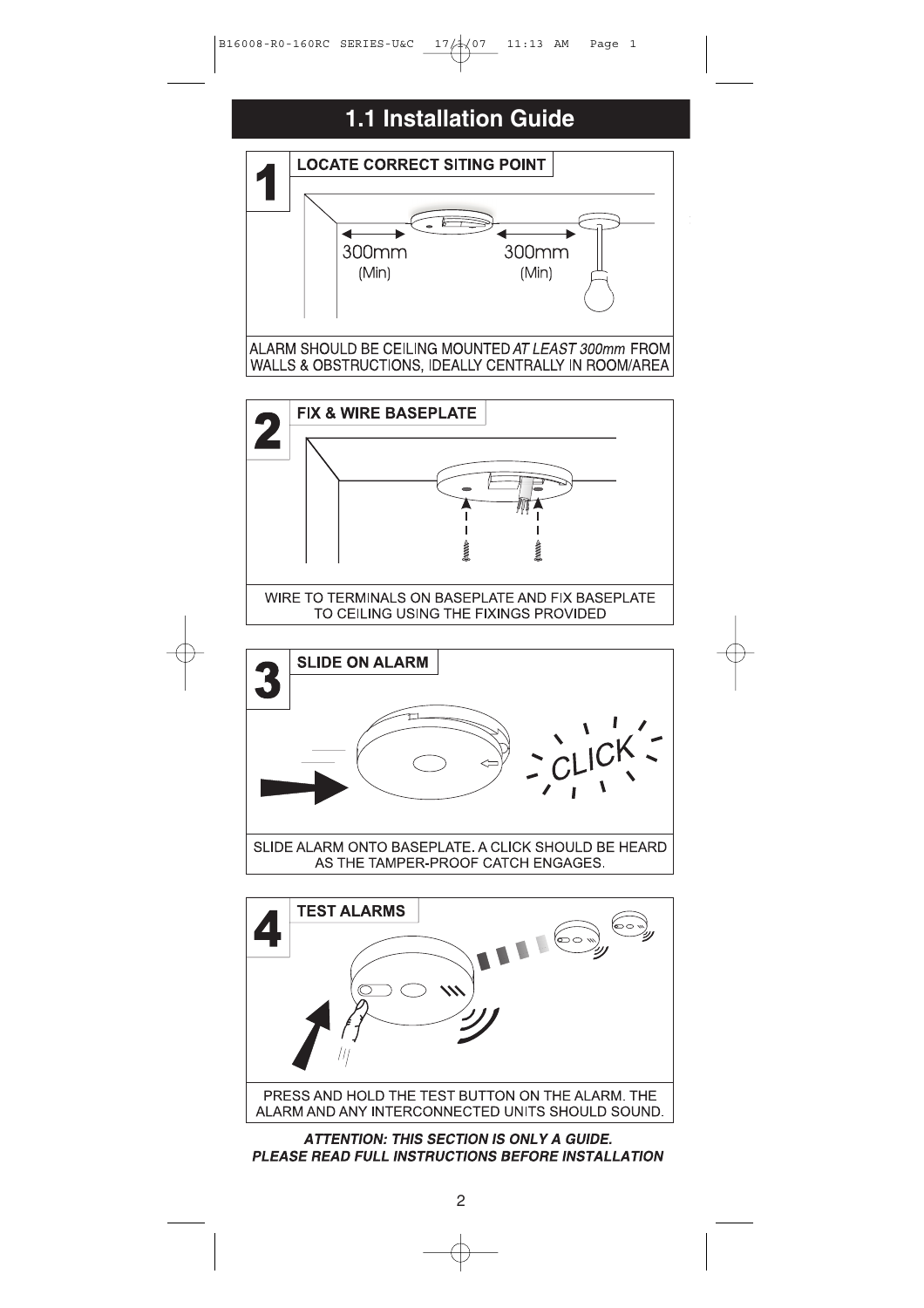

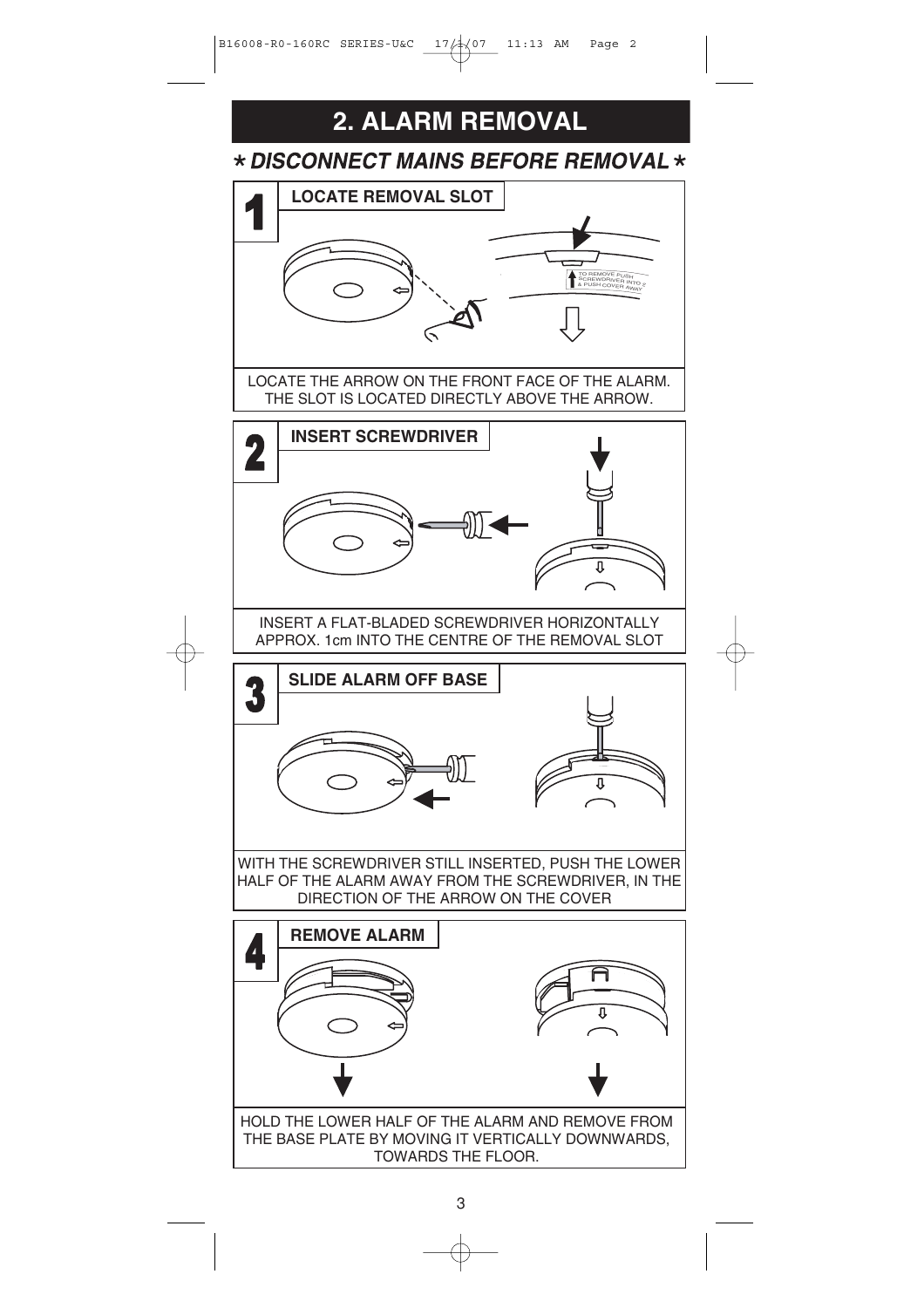## **2. HOW MANY ALARMS TO INSTALL - CATEGORIES & GRADES -**

The advice here follows the guidance in British Standard BS 5839-Part 6: 2004 in general (for further information see the BS standard itself).

The main reason for fitting Smoke & Heat Alarms in dwellings is to ensure that when there is a fire, sufficient early warning is given so that everybody can escape safely.

This means that the fire alarms should ideally be located near all potential sources of fires and that the alarm should be heard throughout the house – particularly in the bedrooms.

It is also important that nuisance/false alarms are minimised to ensure the units are not disabled or ignored.

The BS standard gives guidance on:

- how many alarms to install
- what type of alarm to use
- where to position alarms

The above points will depend on the type of dwelling to be protected and the level of fire risk.

#### **Fire Risk Assessment**



The 'Grade' and 'Category' of system that should be installed depends on the fire risk. The risk assessment is based on a combination of probabilities:

- fire occurring
- injury or death to occupant
- system operating correctly with a fire
- early detection and warning to occupants in the event of a fire.

The greater the risks, the more comprehensive and reliable systems are needed.

#### **2.1 Categories of System**

There are three Categories of **LD** systems for **L**ife protection in **D**wellings that can be installed, depending on the fire risk and regulations.

Please see following pages for detailed information.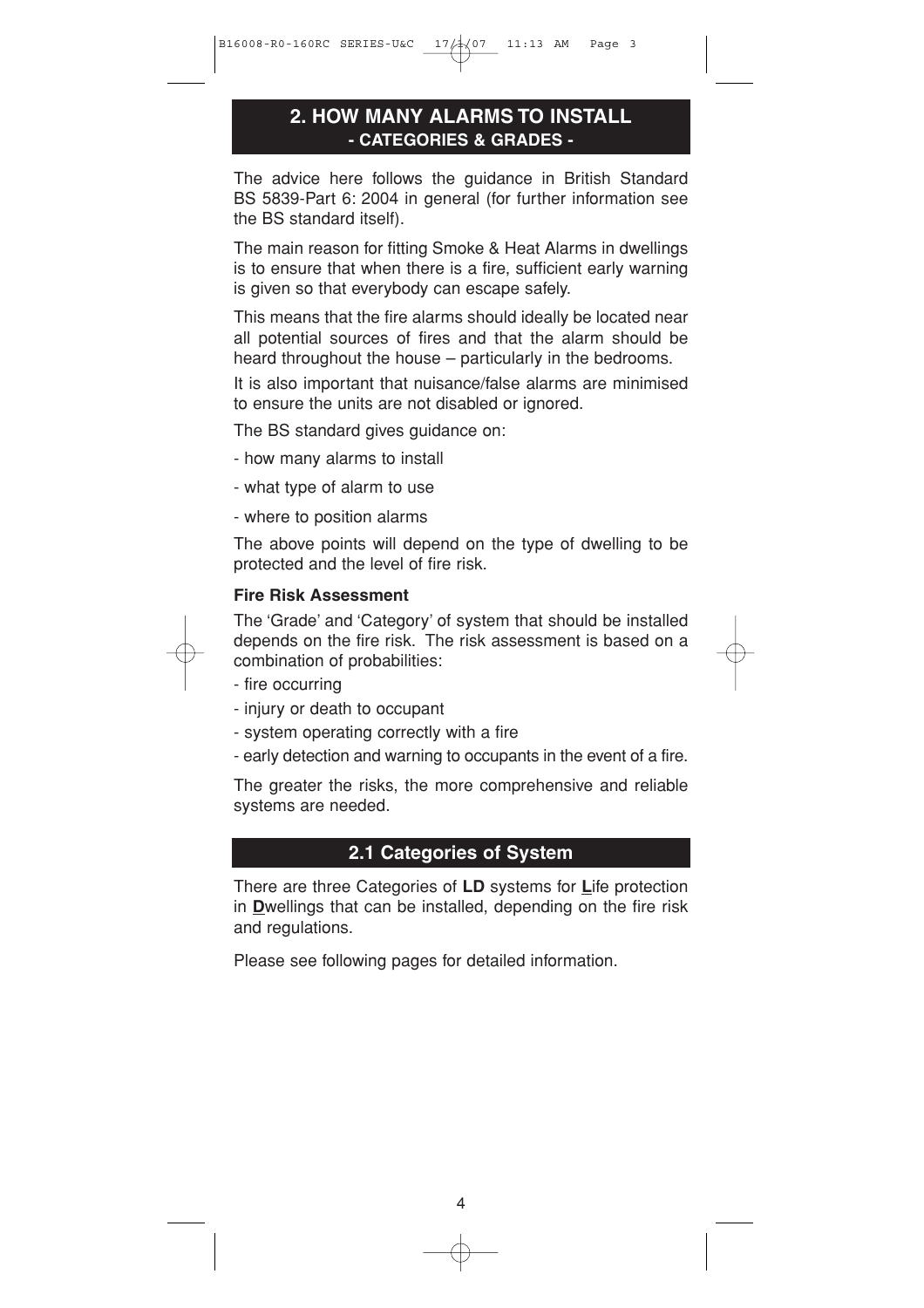

ミ

# **LD3 MINIMUM PROTECTION**

**for existing dwellings**

**Minimum Protection LD3:** Smoke Alarms in all hallways, stairways and circulation areas that form part of the escape routes from the dwelling. **Interconnect all alarms** 

**Smoke Alarms** located:

- on each storey
- every 7.5 m of hallways and escape routes
- within 3m of all bedroom doors
- (apart from toilets & bathrooms  $\boxtimes$ )

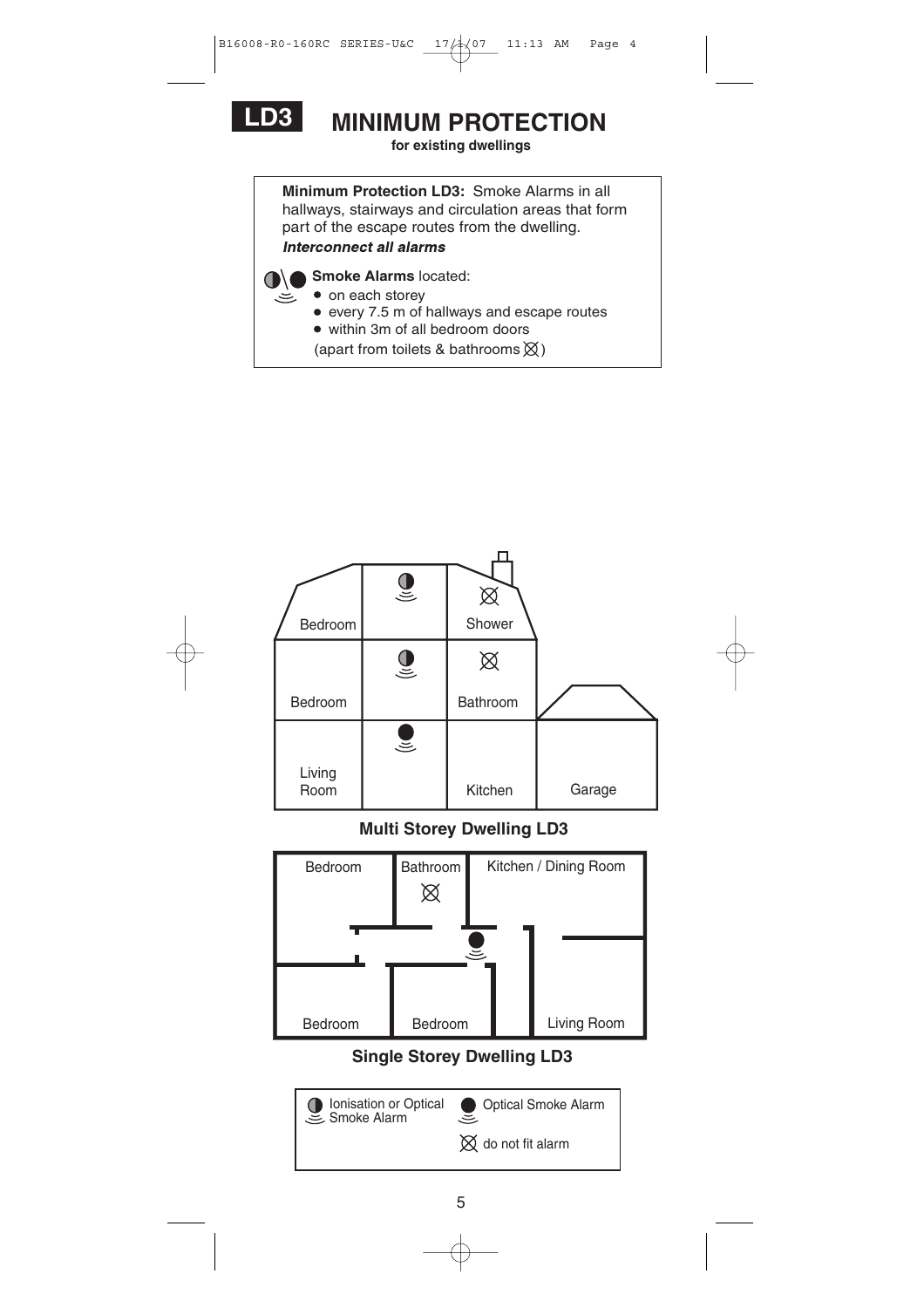# **LD2 ADDITIONAL PROTECTION**

**for new or materially altered dwellings or existing dwellings with poor structural fire precautions**

**Additional Protection LD2:** As LD3, but in addition Smoke or Heat Alarms in all rooms or areas that present a high fire risk to occupants. **Interconnect all alarms Smoke Alarms** located:

• on each storey

.ڪ

پ

- every 7.5 m of hallways and escape routes
- within 3m of all bedroom doors
- (apart from toilets & bathrooms  $\chi$ )
- **Heat Alarms** located in:

(Heat Alarms must be within 5.3m of potential fire sources) • each Kitchen

## **Smoke or Heat Alarms** located in:

• each Living room (i.e. most frequently used daytime room)



#### **Multi Storey Dwelling LD2**



**Single Storey Dwelling LD2**

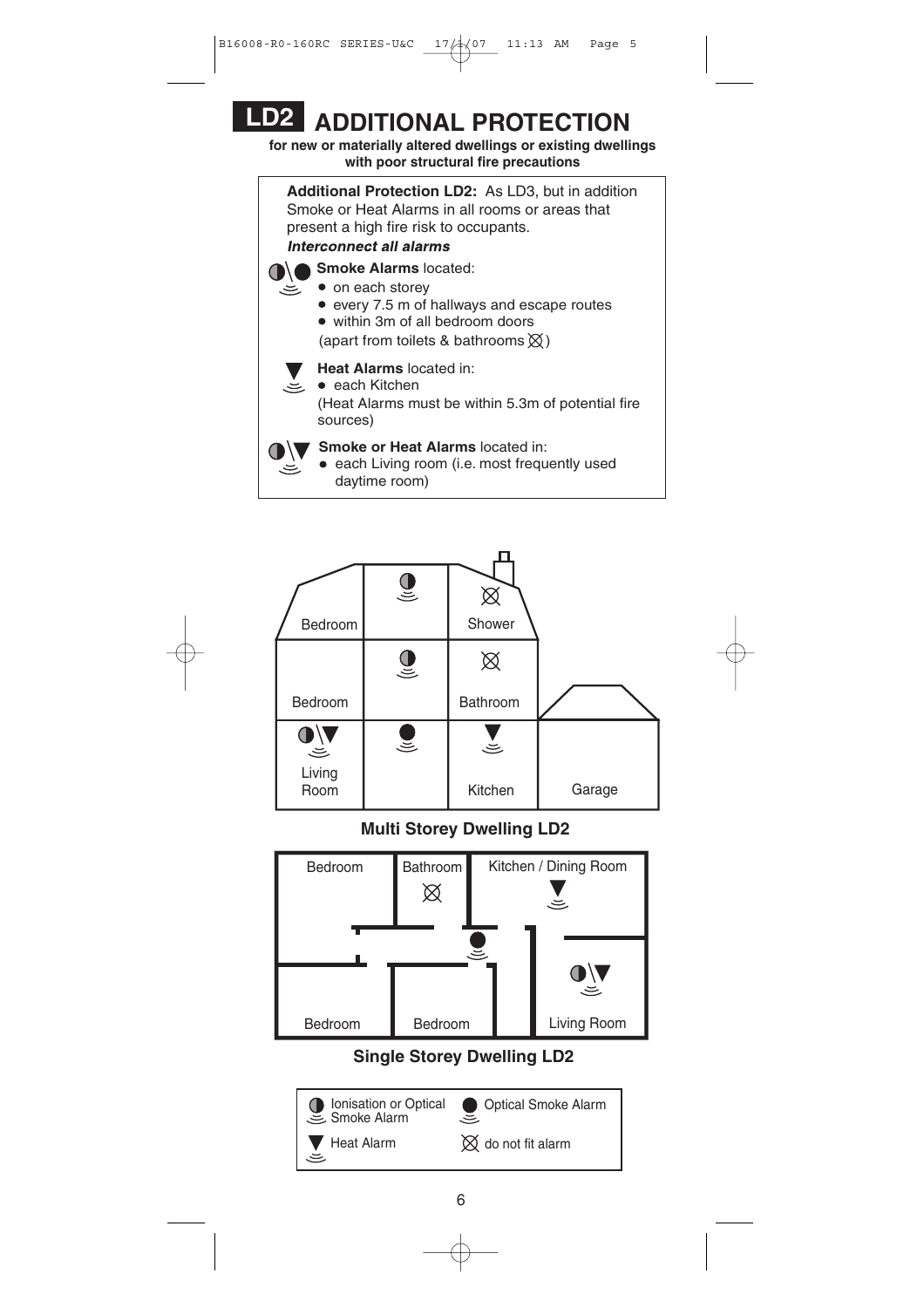

**for dwellings where occupants may be at high risk (e.g. elderly)**

**Optimum Protection LD1:** As LD2, but in addition Smoke or Heat Alarms should be located in all rooms and other areas of the dwelling. (apart from toilets or bathroom) **Interconnect all alarms Smoke Alarms** located: • on each storey every 7.5 m of hallways and escape routes within 3m of all bedroom doors • in all other rooms & areas other than listed below (apart from toilets & bathrooms  $\chi$ ) **Heat Alarms** located in: • each Kitchen .ڪ • garages (Heat Alarms must be within 5.3m of potential fire sources) **Smoke or Heat Alarms** located in:  $\bullet$ • each Living room (i.e. most frequently used رس daytime room) п



**Multi Storey Dwelling LD1**



**Single Storey Dwelling LD1**

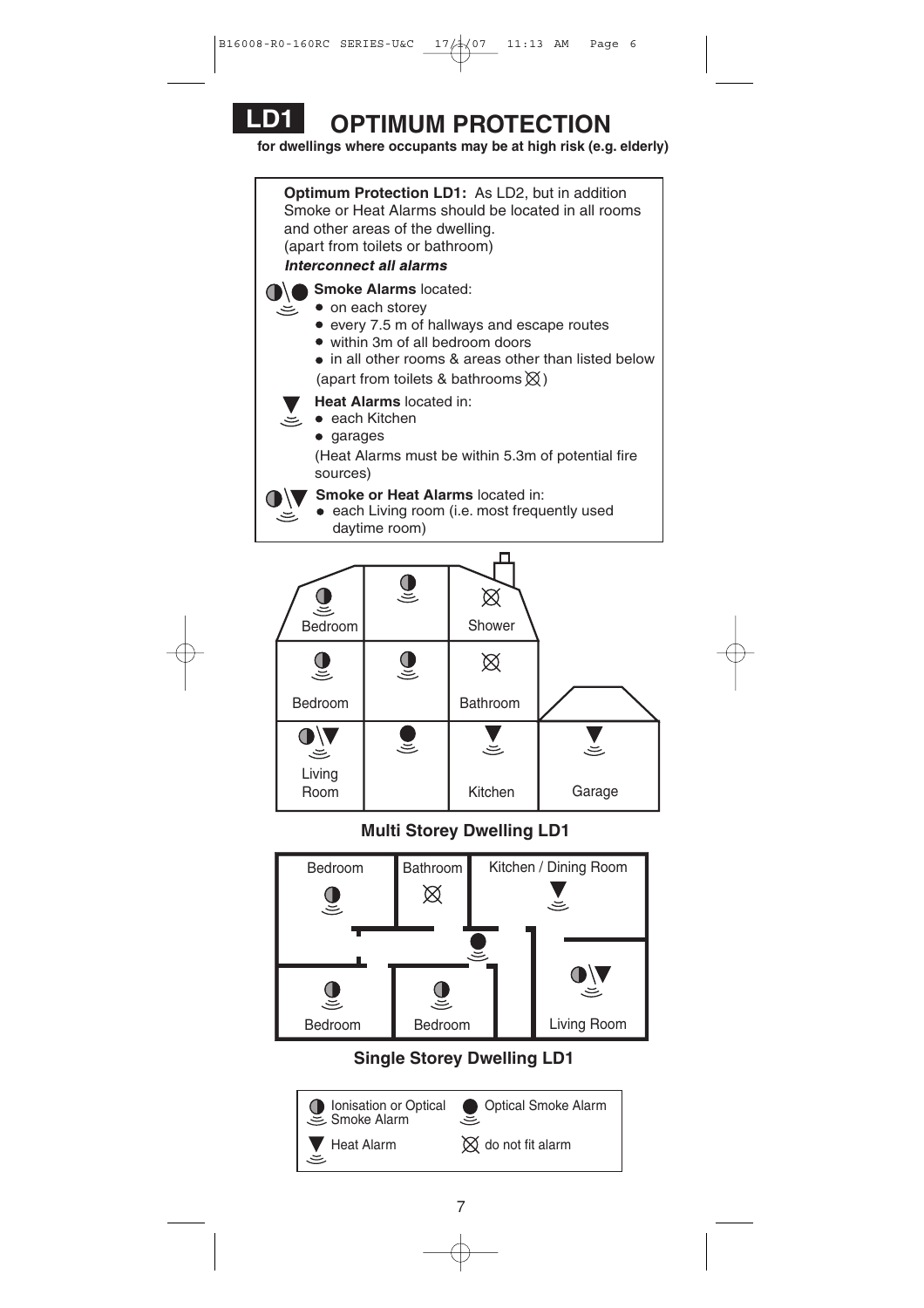## **2.2 Selecting Alarm Type**

|                                                                                                  | <b>Alarm Type</b><br>Optical <sup>1</sup><br>lonisation <sup>2</sup><br><b>Heat</b> |                          |   |
|--------------------------------------------------------------------------------------------------|-------------------------------------------------------------------------------------|--------------------------|---|
| <b>Locations</b>                                                                                 |                                                                                     |                          |   |
| Hall, Corridors, Escape Routes                                                                   |                                                                                     |                          | X |
| Kitchens                                                                                         | X                                                                                   | X.                       |   |
| Living Rooms                                                                                     | $\boldsymbol{\mathcal{L}}$                                                          | $\overline{\mathscr{C}}$ |   |
| <b>Bedrooms</b>                                                                                  | ノイイ                                                                                 | $\overline{\mathscr{C}}$ | X |
| Shower / Bathroom                                                                                | X                                                                                   | X                        | X |
| <b>Fire Response</b>                                                                             |                                                                                     |                          |   |
| <b>Slow Smouldering Fires</b><br>(polyurethane foam, ignited bedding etc.)                       |                                                                                     |                          | X |
| <b>Fast Flaming Fires</b><br>(chip pans, flaming wood/plastic, oil,<br>solvents etc.)            |                                                                                     |                          | X |
| Temperature >58 <sup>o</sup> C<br>(only in areas with cooking fumes, steam,<br>very dirty/dusty) | X                                                                                   | X                        |   |
| <b>Nuisance Alarm Immunity</b>                                                                   |                                                                                     |                          |   |
| <b>Cooking Fumes</b>                                                                             |                                                                                     |                          |   |
| Steam, Condensation &<br>Dust Build-up                                                           |                                                                                     |                          |   |

# **Optical/Ionisation/Heat Alarm Selection**

**1** Optical Smoke Alarms are recommended due to their excellent response to smouldering fires. If there is likely to be problems with steam, contamination or dust build-up, or if there is significant risk of a fast burning clean fire an Ionisation Smoke Alarm should be fitted.

**2** Some Fire Authorities recommend that both Ionisation and Optical Smoke Alarms should be fitted for the fastest response to all types of fires.

**3** Some Fire authorities (concerned with the slow response of Heat Alarms) advise that Smoke Alarms should be fitted. This is acceptable according to BS 5839-6 provided there are clearly not going to be problems with nuisance alarms. Fit Heat Alarms only if nuisance alarms are very likely and it is acceptable that a warning will only be given by the Heat Alarm when there is a very significant flaming fire in the room. If the door(s) and windows are not closed to contain the fire and heat, it is extremely unlikely that the Heat Alarm would respond before a Smoke Alarm sited outside in the corridor.

**4** In enclosed kitchens with doors closed.

**5** Greatly depends on ventilation and distance from source of fumes.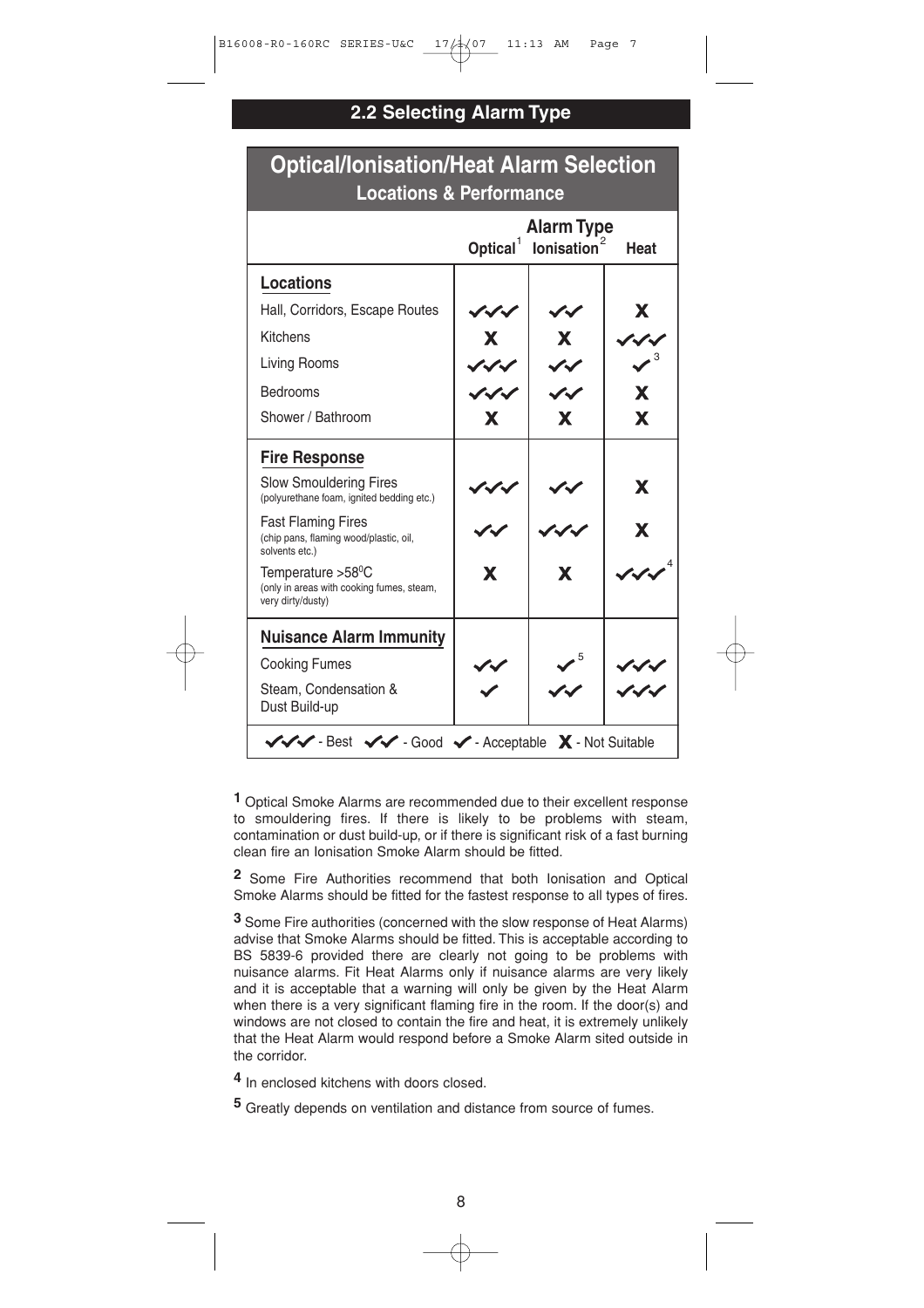#### **Improved Audibility**

The effectiveness of Category LD2 and LD3 systems can be significantly enhanced if an additional Smoke Alarm (interconnected) is installed in the master bedroom. This will help ensure that a responsible person will quickly be alerted to a fire and can arrange for an orderly evacuation of children and other vulnerable occupants.

#### **2.3 Grade D, E & F Systems**

The mains powered Smoke and Heat Alarms with battery back-up covered by these instructions are suitable for Grade D, E & F Systems.

A Grade D system is needed for:

- new or materially altered dwellings, up to three-storeys, with no floor over 200m2
- existing dwellings with poor structural fire precautions, up to three storeys, with no floor over 200m<sup>2</sup>
- Houses in Multiple Occupation (HMOs) of one or two-storeys, with no floor over 200m2
- Individual dwellings units of two or more rooms in HMOs

Check that a Grade D system is adequate for the dwelling into which the system is being installed.

#### **3. POSITIONING ALARMS**

#### *The locations must comply with applicable building regulations.*

Hot smoke rises and spreads out, so a central ceiling position is the preferred location. The air is "dead" and does not move in corners, therefore Smoke & Heat Alarms must be mounted away from corners. Place the unit:



- At least 0.3m away from walls. See **Figure 1**.
- At least 0.3m from any light fitting or decorative object which might obstruct smoke / heat entering the Alarm.



*(Smoke Alarms should be located directly on the ceiling or, if not possible, up to 575mm below it. Heat Alarms should be located directly on the ceiling or, if not possible, up to 125mm below it).*

#### **Sloping Ceiling**

In areas with sloping or peaked ceilings install the Smoke/Heat Alarm 90cm from the highest point measured horizontally (see **Figure 2**), because "dead air" at the apex may prevent smoke from reaching the unit.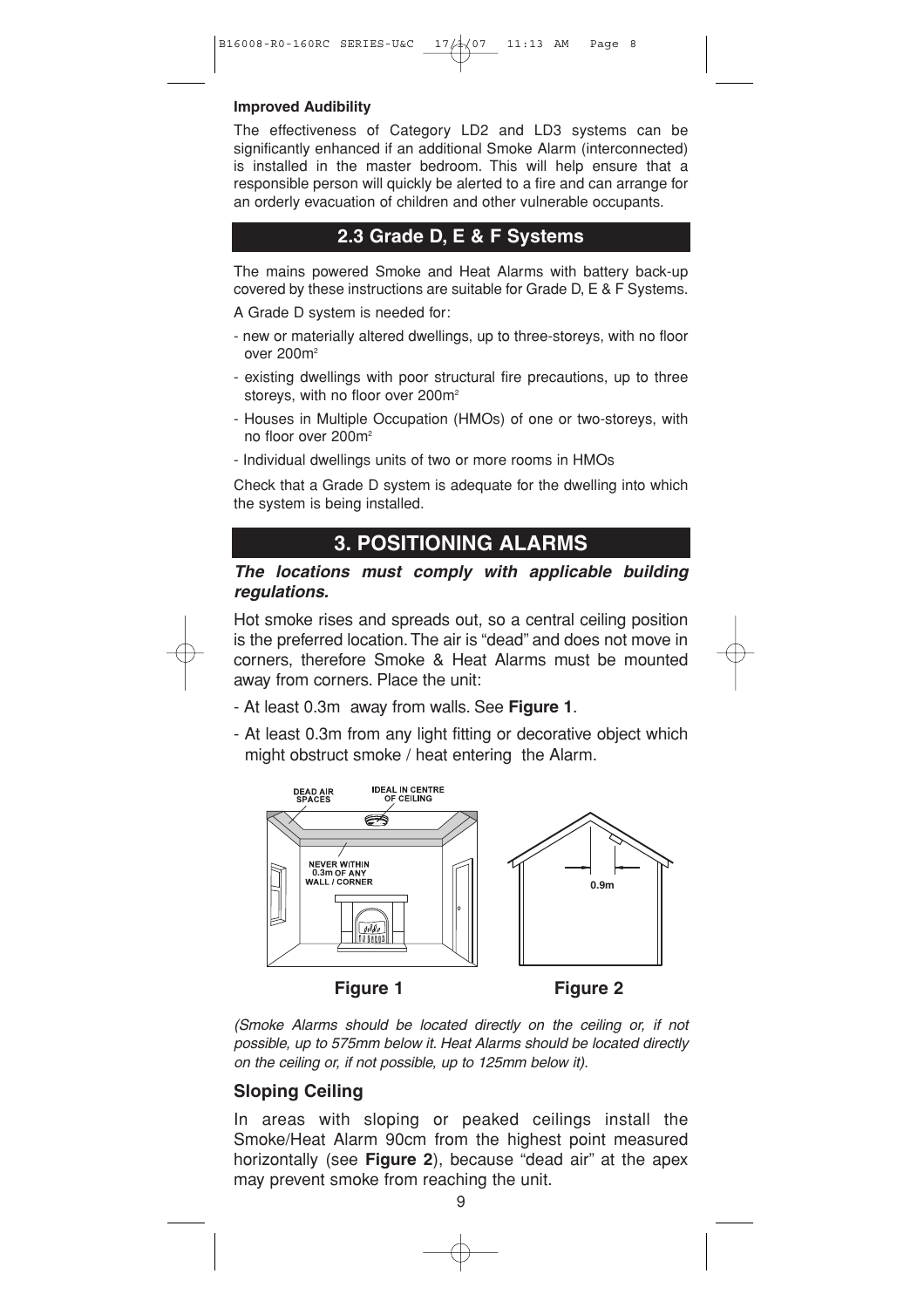#### **3.1 Locations To Avoid**

#### **DON'T place Smoke Alarms in any of the following areas:**

*• Bathrooms, kitchens, shower rooms, garages* or other rooms where the smoke alarm may be triggered by steam, condensation, normal smoke or fumes. Keep at least 6 metres away from sources of normal smoke/fumes.

#### **DON'T place Heat Alarms in any of the following areas:**

• *Bathrooms, shower rooms* or other rooms where the unit may be triggered by steam or condensation.

#### **DON'T place Smoke or Heat Alarms in any of the following areas:**

- Places where the normal temperature can exceed 40°C or be below 4°C (e.g. *attics, furnace rooms*, directly above *ovens* or *kettles* etc.) as the heat/steam could cause nuisance alarms.
- Near a *decorative object, door, light fitting, window moulding* etc., that may prevent smoke or heat from entering the Alarm.
- Surfaces that are normally warmer or colder than the rest of the room (e.g. *attic hatches*). Temperature differences might stop smoke or heat from reaching the unit.
- Next to or directly above *heaters* or *air conditioning vents, windows, wall vents* etc. that can change the direction of airflow.
- In very *high* or *awkward areas* (e.g. over stairwells) where it may be difficult to reach the alarm (for testing, hushing or battery replacement).
- Locate away from very *dusty* or *dirty areas* as dust build-up in the chamber can impair performance. It can also block the insect screen mesh and prevent smoke from entering the smoke detector chamber.
- Locate the unit at least 1m from *dimmer controlled lights and wiring* as some dimmers can cause interference.
- Locate unit at least 1.5m and route wiring at least 1m away from *fluorescent light fittings* as electrical "noise" and/or flickering may affect the unit. Do not wire into the same circuit as fluorescent lights or dimmers.
- Do not locate in *insect infested areas*. Small insects getting into the smoke detector chamber can cause intermittent alarms. Insects and contamination on the Heat Alarm sensor can increase its response time.

## **4. INSTALLATION**

The Alarm is designed to be permanently mounted , using it's own built-in terminal block to connect it to the mains. The mounting plate can be screwed directly to the ceiling. Alternatively it can be screwed to a standard junction box. It requires a current of 40mA. The Alarm must not be exposed to dripping or splashing. There are important markings on the underside of the alarm.

**IMPORTANT PRECAUTION: Do not install the Alarms in new or renovated buildings until all work is completed (including floor coverings) and the building has been fully cleaned. The wiring can be installed when**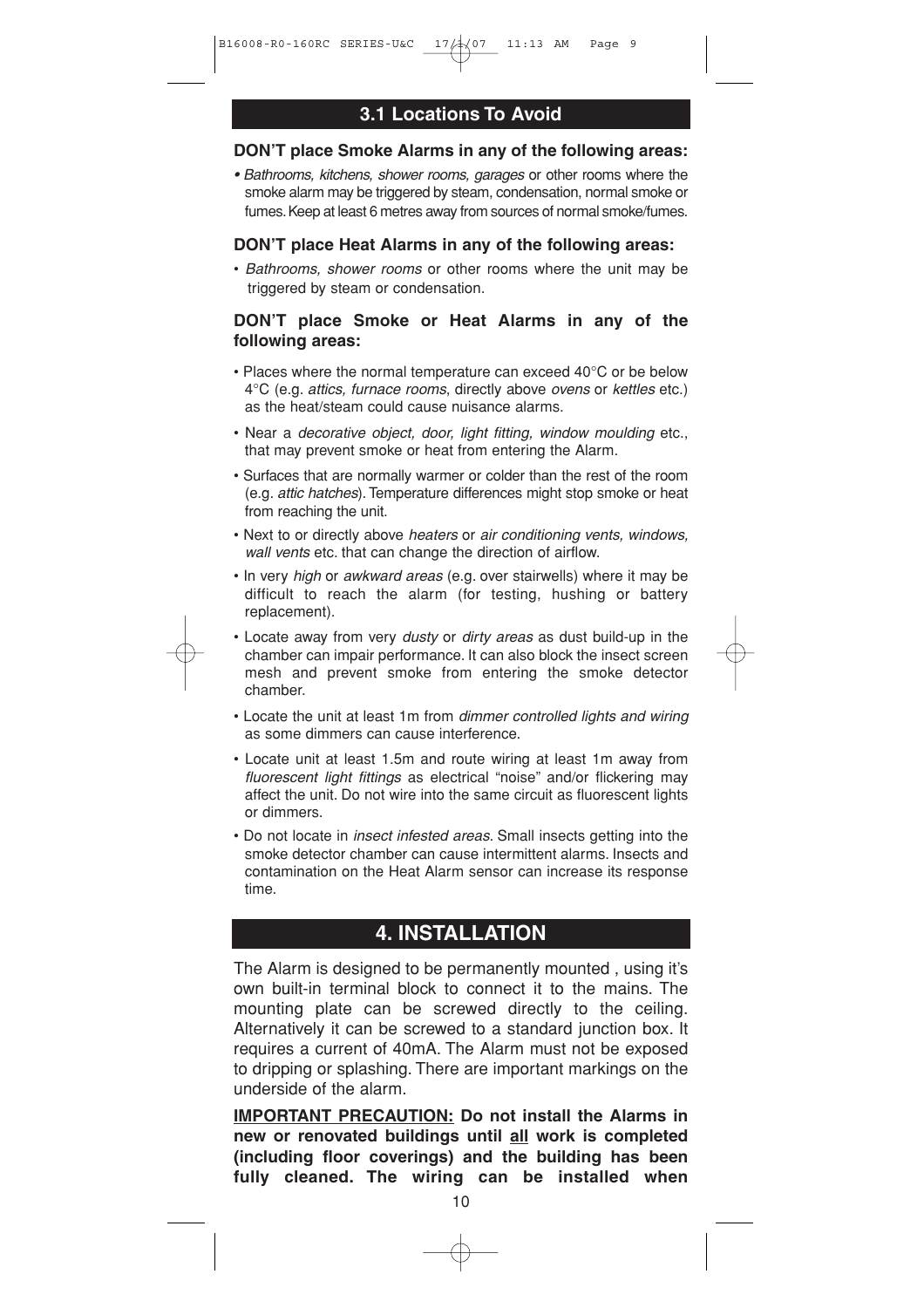**appropriate.** *(Excessive dust and debris from building work can contaminate the smoke chamber or heat sensor and cause problems, it will also invalidate the guarantee)***. If it must be installed, first cover it completely, particularly around the edges, with a dust cover (eg. with the elasticated cover supplied or a plastic bag), until all cleaning is finished.**

The Alarm must not be connected when the house wiring insulation is being checked with high voltages.

i.e. Do not use a high voltage insulation tester on the alarm.

**WARNING:** Mains operated Alarms should be installed and interconnected by a qualified electrician in accordance with the Regulations for Electrical Installations published by the Institution of Electrical Engineers (BS7671). Failure to install this Alarm correctly may expose the user to shock or fire hazards.

**WARNING:** The Alarm must be continuously powered 24 hours a day so it is important that it is not on a circuit that can be turned off by a switch.

Note: BS 5839-6 2004 gives the folowing recommendations regarding the mains supply to be used in a Grade D system (The Ei141/146 /161RC/166RC Smoke Alarms and Ei144/164RC Heat Alarms can be used in a Grade D system). The power supply for the Alarms should be derived from the public electricity supply to the dwelling. The mains supply to the Alarms should take the form of either:

(a) an independent circuit at the dwelling's main distribution board, in which case no other electrical equipment should be connected to this circuit (other than a dedicated monitoring device installed to indicate failure of the mains supply to the Alarms); or

(b) a separately electrically protected, regularly used local lighting circuit.

Alarms should be connected on a single final circuit, unless the means of interconnection is by radio signals (e.g. RadioLINK).

(See BS 5839-6: 2004 for further information)

**Note:** The Ei Electronics RadioLINK Base Ei168RC (for use with Ei161RC/164RC/166RC models only) can be used to eliminate interconnect wiring, make system extensions and provide simple and cost effective compliance with BS 5839-6: 2004.

#### **4.1 Mounting & Wiring Alarms**

**1.** Select a location complying with the advice in previous sections (see pages 4-10).

**2.** Disconnect the AC mains supply from the circuit that is going to be used.

**3.** Lift off the wiring cover as shown in **Figure 3**.

The house wiring must be connected to the terminal block on the mounting plate as follows:

**L: Live** - connect to the house wires coloured brown or marked L.

**N: Neutral** - connect to the house wires coloured blue or marked N.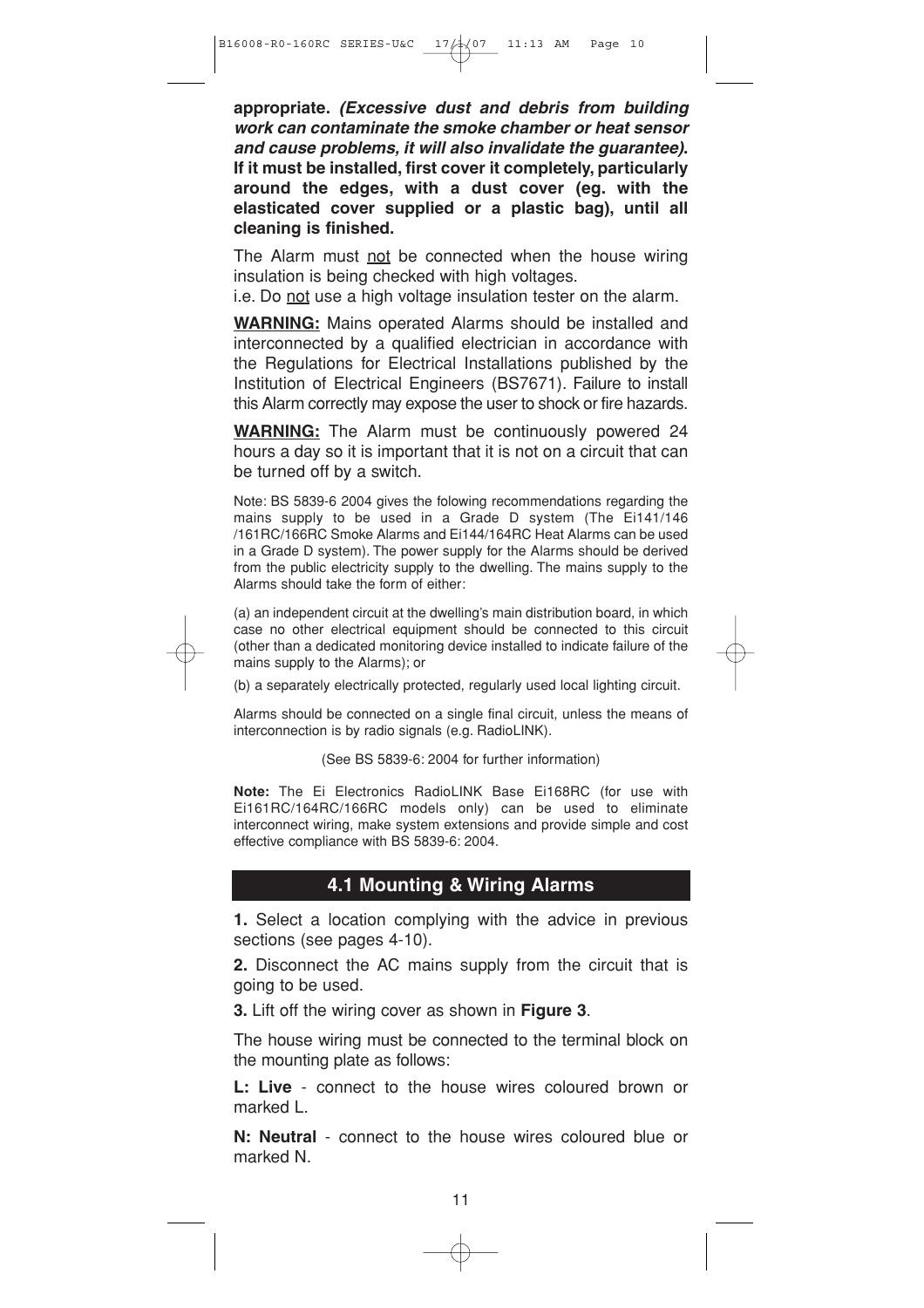See page 14 for information on interconnection.

*Note: Wiring must be installed in compliance with local regulations.*



**Warning:** Mixing the Live and Neutral connections when interconnecting alarms will damage all the alarms - ensure that the same colours are used throughout the premises for Live, Neutral and Interconnect wires.

We strongly recommend that you check for the following **before connecting the alarm**:

- check for Live and Neutral using a two probe tester.
- check for Live using a neon tester.

• check that the Interconnect wire is NOT connected to Live, Neutral or Earth. **Do not use an Earth wire for the Interconnect line.**

N.B.The alarm does not need to be earthed. However the terminal marked  $\left(\frac{\Gamma}{\epsilon}\right)$  is provided for the convenience of the installer so that any copper Earth wire or cable coloured green & yellow, can be safely terminated.

To interconnect the Alarms connect all the IC terminals together as shown in **Figure 4** (see "**Interconnecting Alarms**" section on page 14).



**4.** If the mains wires are recessed, bring the wires through the rear hole in the mounting plate as shown in **Figure 4**.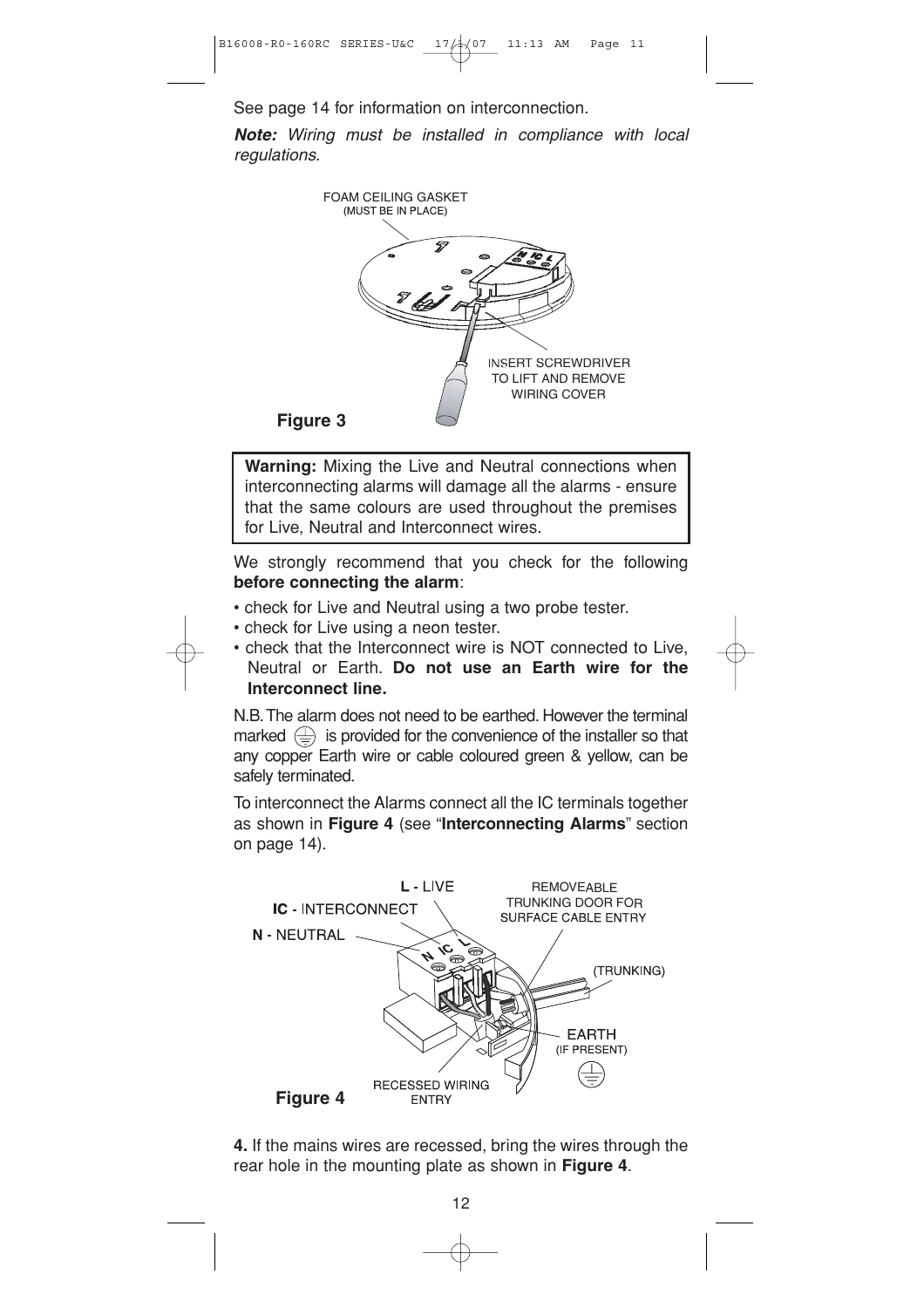If the mains wires are being brought along the surface:

(a) position the mounting plate so the cable trunking is as shown in **Figure 4**.

(b) the mounting plate has a removable section, take it out to interface directly with 25 mm conduit as shown in **Figure 5**. If interfacing to 16 mm conduit carefully cut around the marked section, leaving the top intact and replace the section. (If you are not using surface wiring, the removable section must be left in place for electrical safety reasons).



**Figure 5**

There are two other positions which are also suitable for the surface wiring to enter (and exit) the alarm, one next to the removable section and another directly opposite.

**5.** Carefully align the mounting plate and screw into place. Connect the wires to the terminal block. With recessed wiring, ensure the rear gasket seals around the edge of the hole in the ceiling or wall. This is to prevent air draughts affecting the smoke/heat entering the alarm. If the hole is too large or the alarm does not seal it, it should be sealed with silicone rubber or equivalent.

**6.** Replace the wiring cover. Check the alarm battery is connected (Ei141/144/146 only).

**7.** Carefully line up the unit on the base and slide on.

**8.** Press and hold the test/hush button for 10 seconds. The horn will sound. Check that any interconnected alarms also sound within this period.

**9.** Connect the mains power to the alarm circuit. Check the green light is on.

**10.** Attach the *'Smoke Alarm'* identification label provided to the distribution board to identify the alarm circuit.

**11.** Attach the *'Mains Smoke / Heat Alarms'* label provided on or near the distribution board and write in date installed and the number of alarms on the circuit.

Ensure the alarm operates correctly - see "**TESTING & MAINTAINING YOUR ALARM**" section on page 4 of the *USER INSTRUCTIONS*.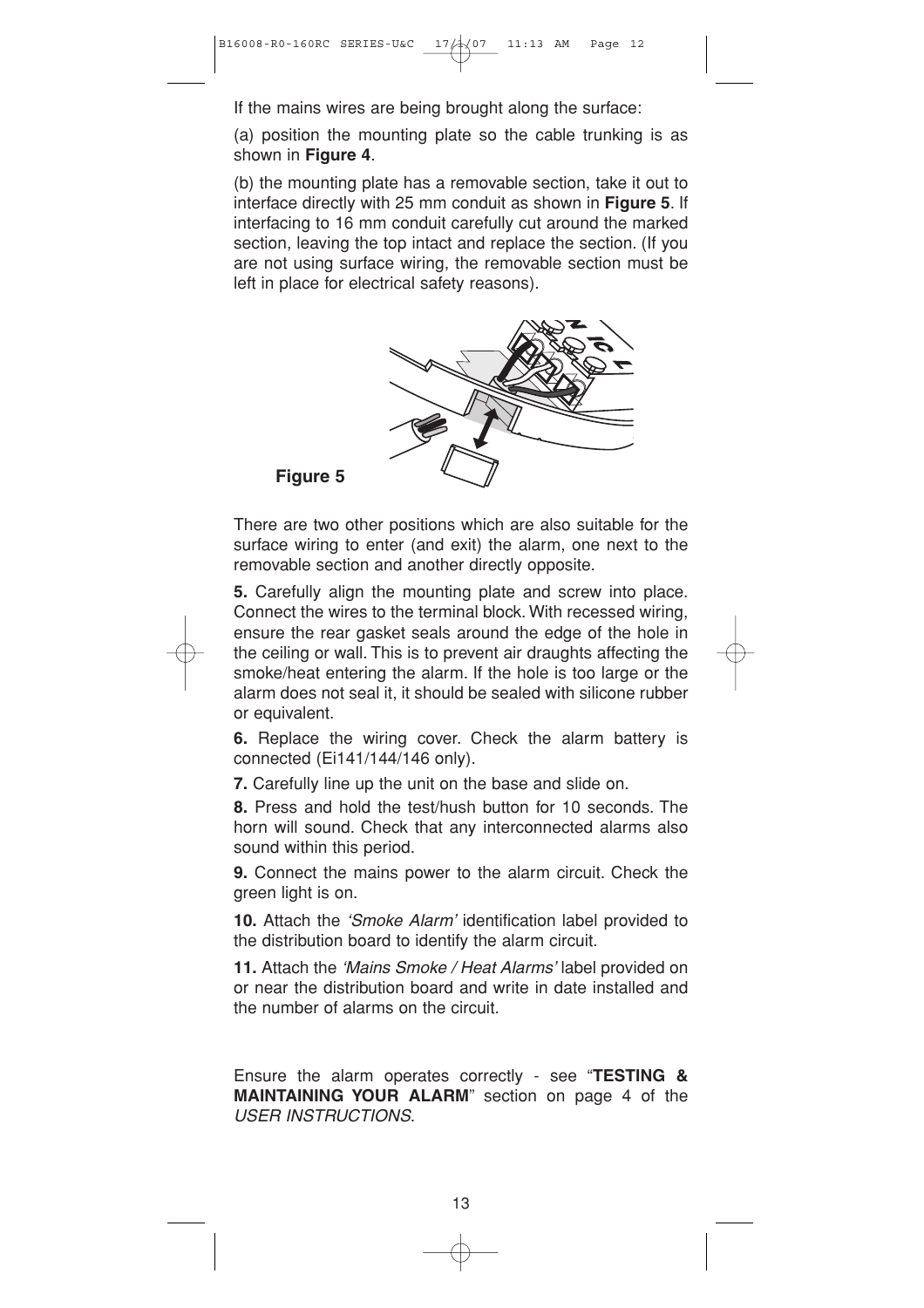#### **4.2 Interconnecting Alarms**

**Note:** A maximum of twelve Ei141/144/146/161RC /164RC/166RC Smoke or Heat Alarms may be interconnected along with an Ei128R pattress with relay (see "**ACCESSORIES**" section on page 15).

*If you wish to connect more than twelve alarms contact your local distributor (see page 16 for details).*

Systems using more than 3 or 4 alarms must be very carefully planned to ensure nuisance alarms are not excessive. e.g. from cooking fumes or steam. The following is suggested:

- A Smoke Alarm Locator Switch (model Ei159 for use with Ei141/144/146) or a Smoke Alarm Control Switch (model Ei1529RC for use with Ei161RC/164RC/166RC) should be incorporated into the system and be readily accessible to all occupants so that the source of an alarm can be quickly identified.
- All alarms must be cleaned and maintained regularly.
- A qualified person must be on call to quickly remove any nuisance units (i.e. units with red light flashing rapidly) which are causing all the other alarms to sound.

**WARNING:** Do not connect these Alarms to any other type of Ei Alarm (apart from those listed above) or to any other model produced by another manufacturer. Doing so may damage the Alarms and could result in a shock or fire hazard.

#### **Wiring must be installed in compliance with local regulations.**

*In the UK it is recommended that the following coloured cores are used (for example with triple flat 6243Y cable).*

*230V supply Brown Neutral Grey - sleeved blue at terminations Interconnect Black*



The interconnect wire (minimum 0.75mm2 cable) must be treated as if it was Live. It should be insulated and sheathed. A maximum of 250 metres of wire can be used (maximum resistance between detectors 50 Ohms).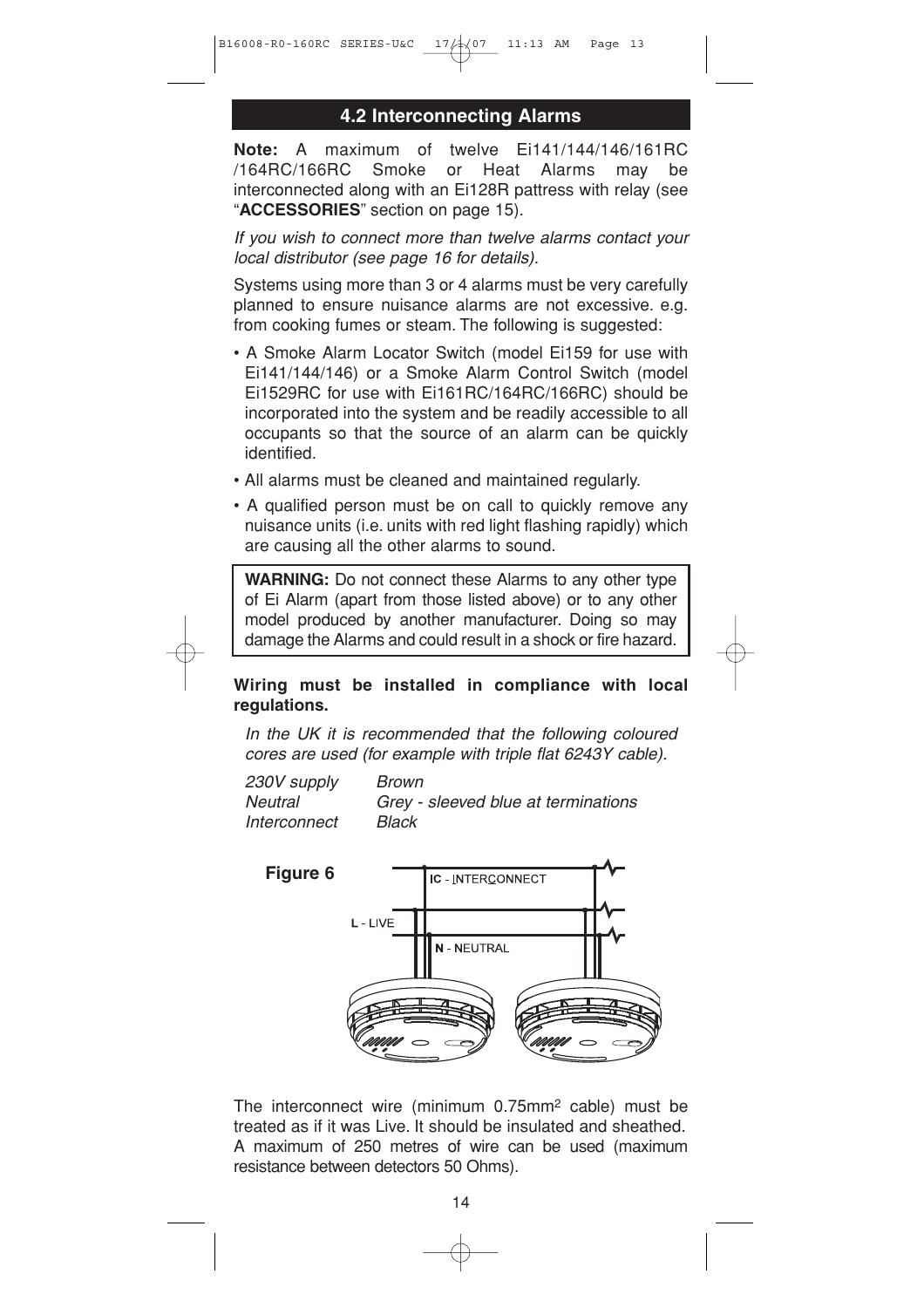These Smoke/Heat Alarms should be interconnected only within the confines of a single family living unit. If they are connected between different units there may be excessive nuisance alarms. Everybody may not be aware that they are being tested or that it is a nuisance alarm caused by cooking etc.

Ensure the alarms operate correctly - see "**TESTING & MAINTAINING YOUR ALARM**" section on page 4 of the *USER INSTRUCTIONS*.

### **5. ACCESSORIES**

#### **Relay Module Ei128R:**

The Ei128R module has a relay rated at 250V AC / 5 Amps. This is useful for remote signalling and turning on lights etc. Also available is the Ei128RBU Relay Module which has battery back-up.

#### **Alarm Locator Ei159:**

(for use with models Ei141/144/146 only)

The Smoke Alarm locator is recommended for systems with three or more Smoke / Heat Alarms as it helps quickly identify the unit in alarm and reduces the impact of nuisance alarms.

Pressing the Smoke Alarm Locator button will silence all interconnected alarms for 10 minutes, except those sensing fire. It is easily installed between the Interconnect and Neutral terminals.

#### **Alarm System Control Switch Ei1529RC:**

(for use with models Ei161RC/164RC/166RC only)

The System Control Switch is recommended for systems with three or more Smoke / Heat Alarms. It allows the user to perform the following functions from a remote location:

LOCATE - If alarms sound press *Locate* to allow source of alarm to be identified.

HUSH - Press *Hush* to silence nuisance alarms.

TEST - Operate weekly to *Test* the alarms.

MAINS CHECK - *Test* will not work with mains absent.

#### **RadioLINK Base Ei168RC:**

(For use with models Ei161RC/164RC/166RC only)

The RadioLINK Bases are used to eliminate interconnect wiring, make system extensions and provide simple and cost effective compliance with BS 5839-6: 2004.

An Ei168RC with Ei161RC, 164RC and 166RC Smoke/Heat Alarms allows the units to be remotely tested, silenced and the fire located using the optional Ei411H RadioLINK control switch.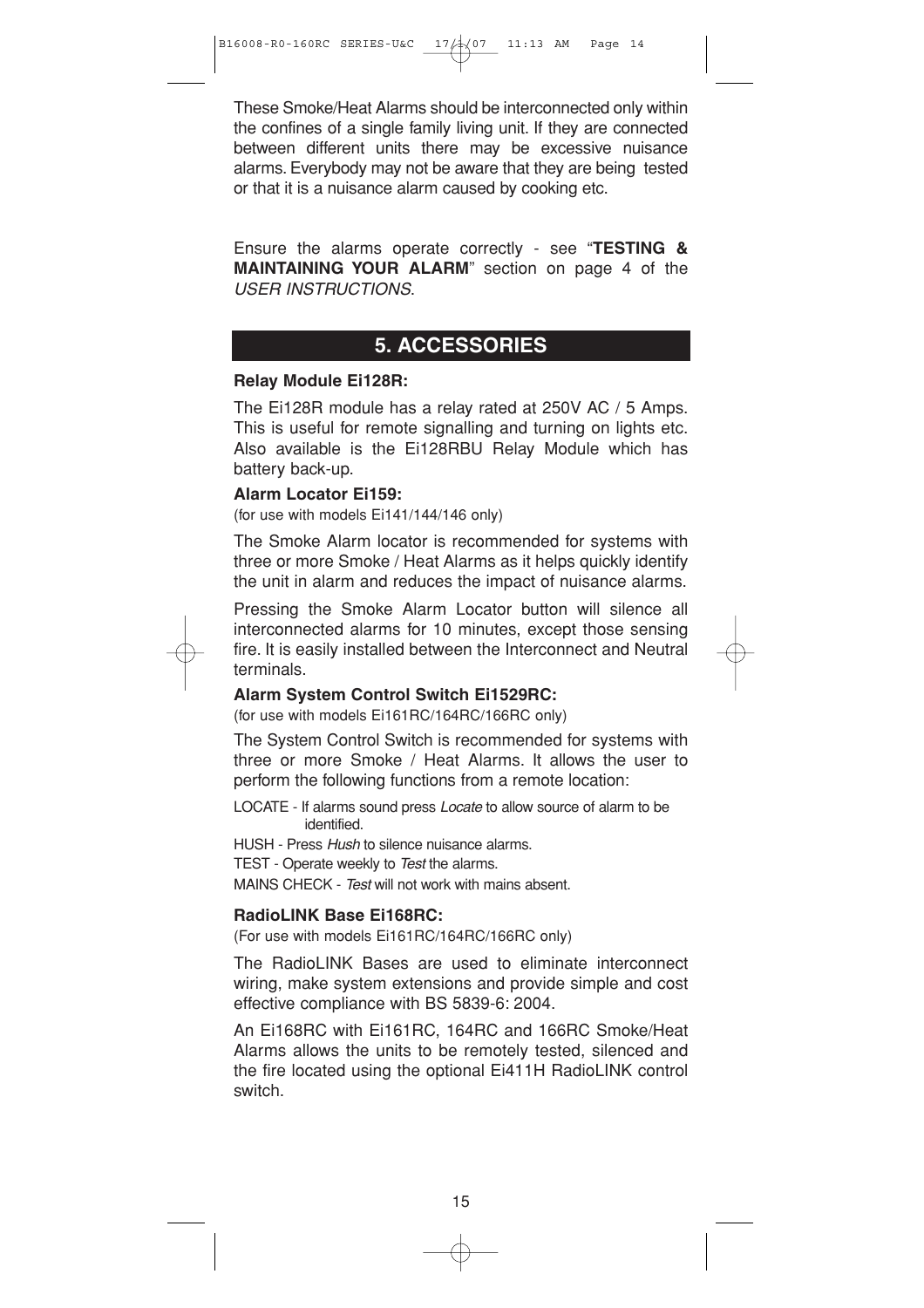## **INDEX**

| <b>1. QUICK GUIDE</b>                |    |
|--------------------------------------|----|
| <b>1.1 INSTALLATION GUIDE</b>        | 2  |
| 1 2 AI ARM REMOVAL                   | 3  |
| <b>2. HOW MANY ALARMS TO INSTALL</b> | 4  |
| 2.1 CATEGORIES OF SYSTEM             | 4  |
| 2.2 SELECTING ALARM TYPE             | R  |
| 2.3 GRADE D, E & F SYSTEMS           | 9  |
| <b>3. POSITIONING ALARMS</b>         | 9  |
| 3.1 LOCATIONS TO AVOID               | 10 |
| <b>4. INSTALLATION</b>               | 10 |
| 4.1 MOUNTING & WIRING ALARMS         | 11 |
| 4.2 INTERCONNECTING ALARMS           | 14 |
| <b>5. ACCESSORIES</b>                | 15 |
|                                      |    |

**Aico Ltd**. Mile End Business Park, Maesbury Rd, Oswestry, Shropshire SY10 8NN, U.K. Tel: 0870 758 4000

## **www.aico.co.uk**

**Ei Electronics.** Shannon, Co Clare, Ireland. Tel: 061 471277

## **www.eielectronics.com**